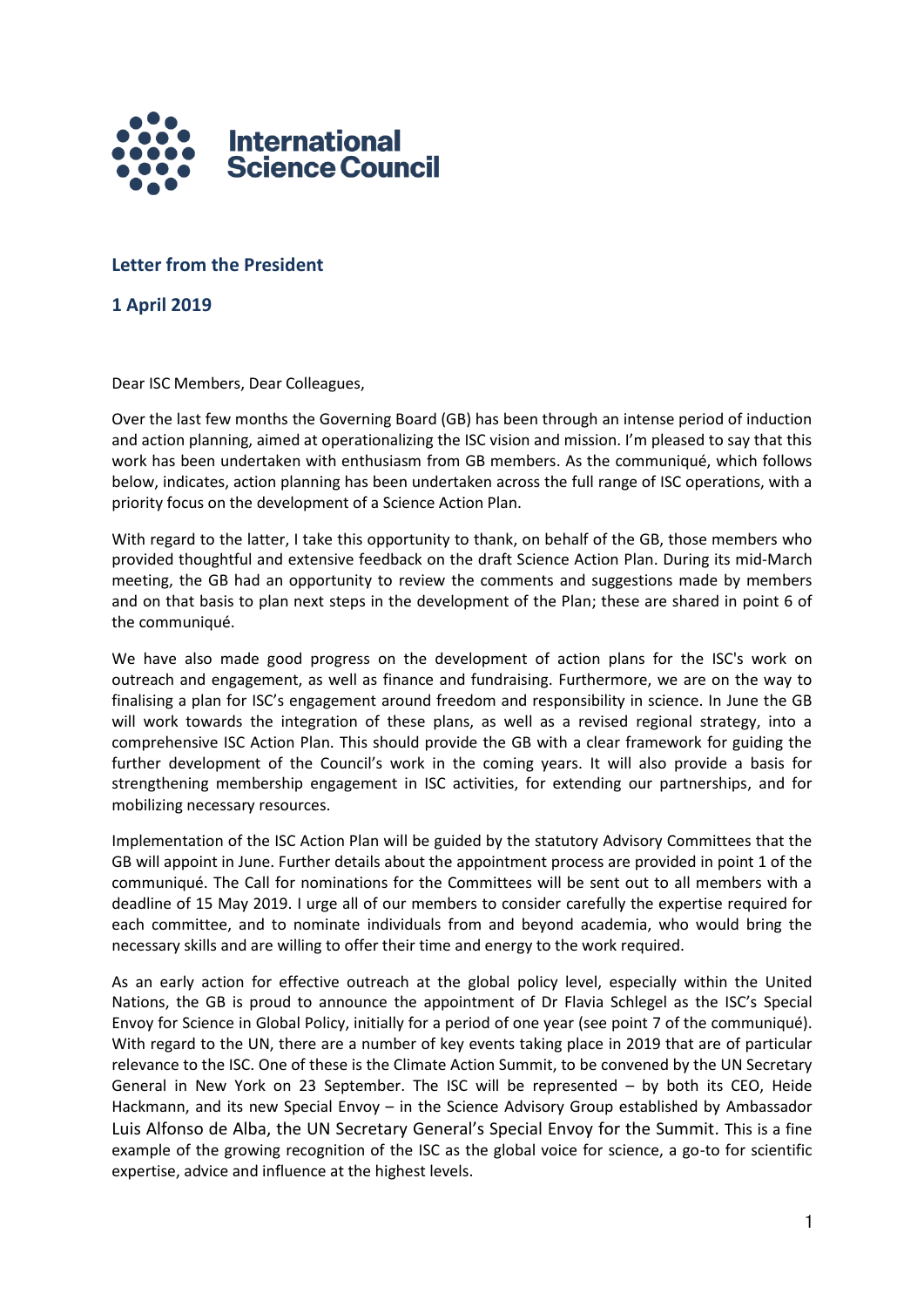The team at Paris HQ and in the Regional Offices continue to work hard to support the GB in the development of action plans while delivering on an impressive range of scientific activities. I encourage you to follow activity updates via the ISC website and newsletters, and draw your attention in particular to the current blog series on the global implications of Open Access and the Plan S initiative. This was launched in January this year with an interview from Robert-Jan Smits, former Special Envoy for Open Access and Plan S Architecture. The series also includes perspectives from the All European Academies (ALLEA), the Latin American Social Science Council (CLACSO), and from interviewees in South Africa and China.

It is worth noting that 2019 is a special year for some ISC members who are celebrating their centennial anniversaries. In the course of the year, the International Astronomical Union, the International Union of Academies, the International Union of Geodesy and Geophysics, the International Union of Pure and Applied Chemistry and the International Union of Radio Science will hold events throughout the world to celebrate this great milestone. On behalf of the Governing Board I extend to these members my warmest congratulations and very best wishes.

In closing, the ISC Governing Board and ISC staff are motivated, determined and looking forward to finalizing and implementing the action plans over the coming year, to delivering for the ISC's membership, and to ensuring that the ISC is recognized as the global voice for science within our scientific community and beyond.

With warm regards

Sayah eddy

Daya Reddy ISC President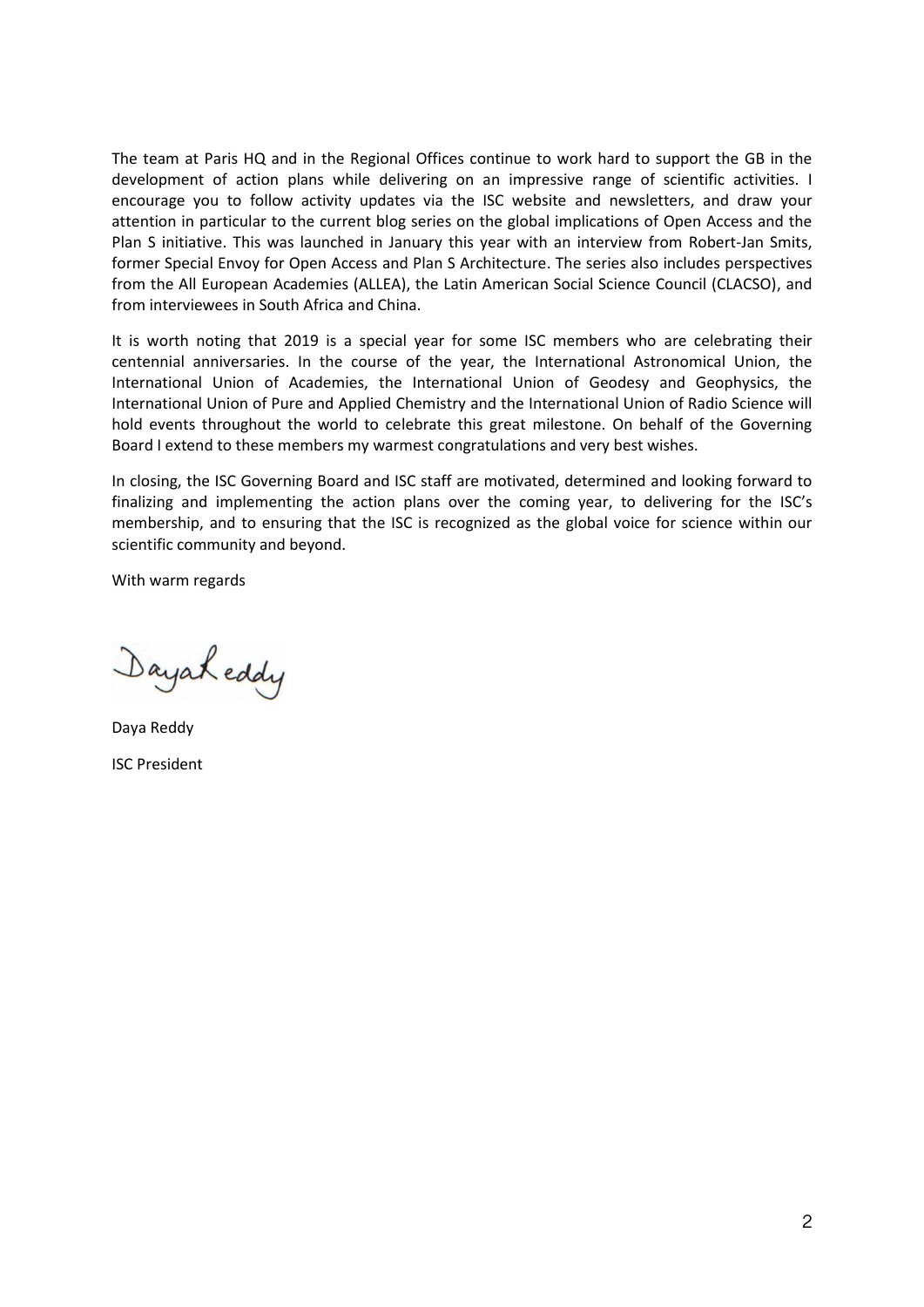

# **Governing Board Communiqué**

**April 2019**

The third meeting of the International Science Council (ISC) Governing Board (GB) was held in Paris on 18-19 March 2019. Highlights of key outcomes of the Board's deliberations are shared in this communiqué. We invite ISC members and partners to note these and to engage with us on any questions or suggestions they may prompt. We welcome all feedback, which should be sent to [Nora.Papp@council.science.](mailto:Nora.Papp@council.science)

# **The ISC Governance System**

# **1. Standing Committees**

A call for nominations for candidates to be appointed to ISC Standing Committees will be launched at the beginning of April 2019. The Committees and GB members who have agreed to chair and vice-chair these Committees include:

- **Committee for Science Planning: Peter Gluckman (Chair); Geoffrey Boulton (Vice-Chair)**<sup>1</sup>
- Committee for Outreach and Engagement: Martin Visbeck (Chair); Melody Burkins (Vice-Chair)
- Committee for Freedom and Responsibility in Science: Daya Reddy (Chair); Saths Cooper (Vice-Chair)
- Committee for Finance and Fundraising: Renée van Kessel (Chair); Sirimali Fernando (Vice-Chair)

The four independent advisors who have been appointed to assist the GB in selecting and appointing Committee members are:

- Gudmund Hernes: Norway; sociologist, politician, former ISSC President
- Julie Maxton: UK; academic lawyer, former Registrar of the University of Oxford, Chief Executive of the Royal Society of London
- Bruce Alberts: USA; biochemist, former President of the US National Academy of Sciences, former Editor-in-Chief of Science, and awardee of the US National Medal of Science by President Barack Obama in 2014
- Zakri Abdul Hamid: Malaysia, Founding Chair of IPBES, former Chief Science Advisor to the Government of Malaysia, and member of the former UN Secretary General's Science Advisory Board

<sup>&</sup>lt;sup>1</sup>An additional Vice-Chair, representing the social sciences, will be appointed by the GB from amongst the Committee's members.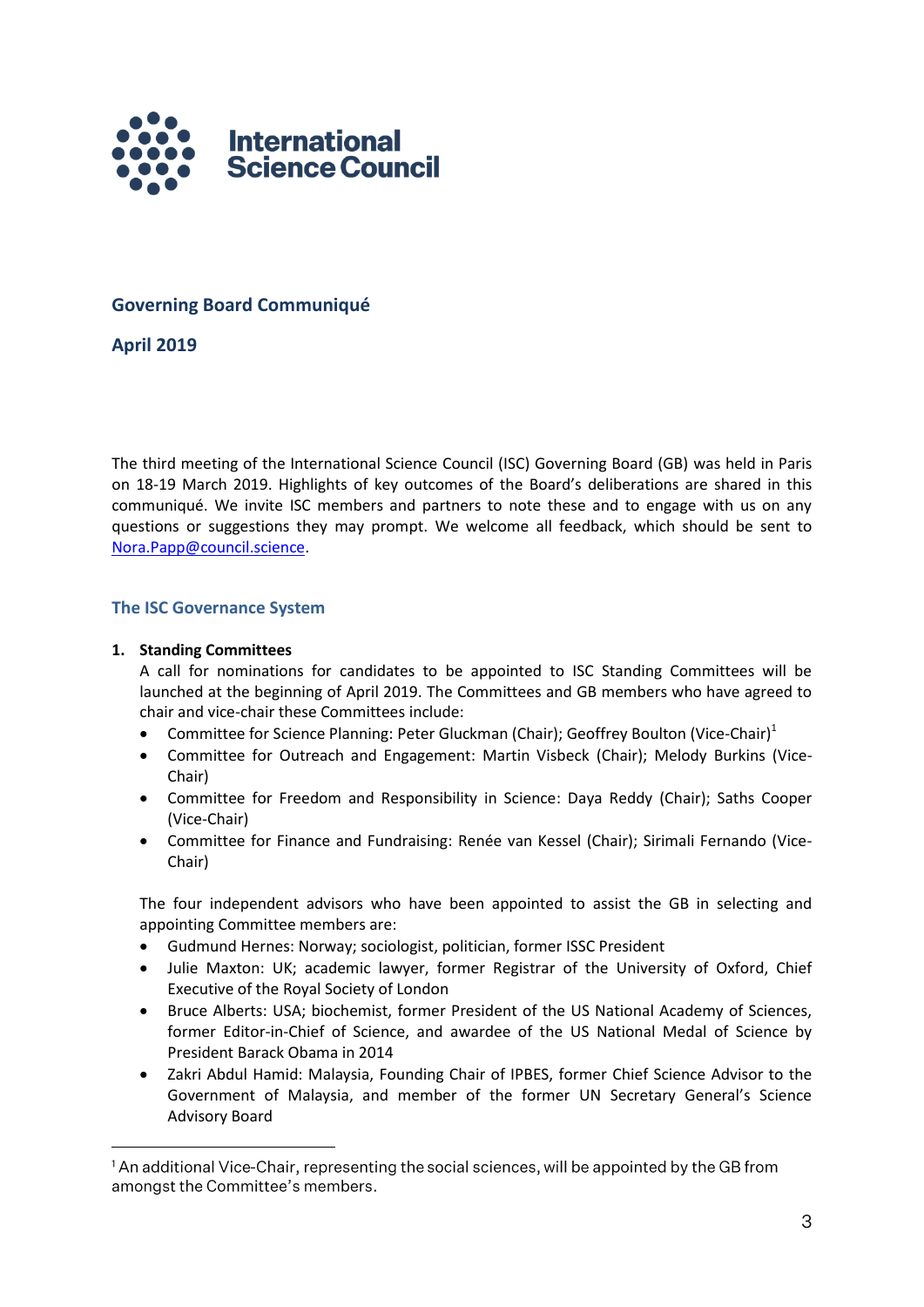# **2. GB Representatives to ISC Regional Committees**

In addition to inviting the Directors of ISC Regional Offices to attend GB meetings as observers, the GB has agreed to appoint GB representatives to each of the three ISC Regional Committees. This role will be undertaken by the President and two Vice-Presidents, as follows:

- Regional Committee for Africa: Daya Reddy
- Regional Committee for Latin America and the Caribbean: Elisa Reis
- Regional Committee for Asia and the Pacific: Jinghai Li

# **3. Forum of Patrons**

The GB has agreed on the terms of reference for establishing a Forum of Patrons (shared in Appendix A) and will now formally invite two distinguished individuals to become Patrons and to work closely with the GB on expanding the Forum during the course of 2019.We look forward to announcing the appointment of the first two ISC Patrons in due course.

# **4. Ad Hoc Dues Committee**

Regarding the Ad Hoc Dues Committee that will be asked to propose a new ISC dues structure (for the General Assembly's discussion and approval in 2021), the GB has decided to invite representatives of two national member organizations and two international unions/associations to constitute the Committee. Their names will be announced to the ISC membership in due course.

The GB will appoint an independent Committee chair, and will work closely with the Committee to ensure that its work includes processes of effective consultation with the broader ISC membership.

### **5. The 2021 General Assembly**

In preparing for the ISC's next General Assembly (GA), to be held in Oman from 10-14 October 2021, the GB has agreed to develop a new format for the Council's triennial membership meetings. The idea is to convene, every three years and in conjunction with the GA, a Global Science Dialogue or Summit as a platform for strategic exchange and debate with the leadership of global science and science policy, including from the UN and the growing range of ISC partners. The tentative theme of the 2021 Summit, which will include a high-level scientific event, will be '*Science Creating Solutions for the World'*. Initial positive discussions about the concept were held in February 2019 by the ISC Officers with senior representatives of the government and Research Council of Oman. Members will be kept updated as the concept for the event and associated planning process unfolds.

# **ISC Action Planning**

Since its last meeting, held in early October 2018, GB Working Groups (WGs) have been engaged in concrete action planning across the full range of ISC operations. Further information on the composition, tasks, as well as current status and anticipated timeframes of each WG is presented in Appendix B.

The GB will aim to integrate the outcomes of current planning processes and publish a consolidated ISC Action Plan for the period 2019-2021 in July this year.

# **6. Science Planning**

A draft Science Action Plan was circulated to ISC members (as well as ISC programmes, committees, networks, observing systems and data bodies) on 11 February 2019, and the deadline for initial feedback extended from the  $1<sup>st</sup>$  to the  $11<sup>th</sup>$  of March 2019. The GB was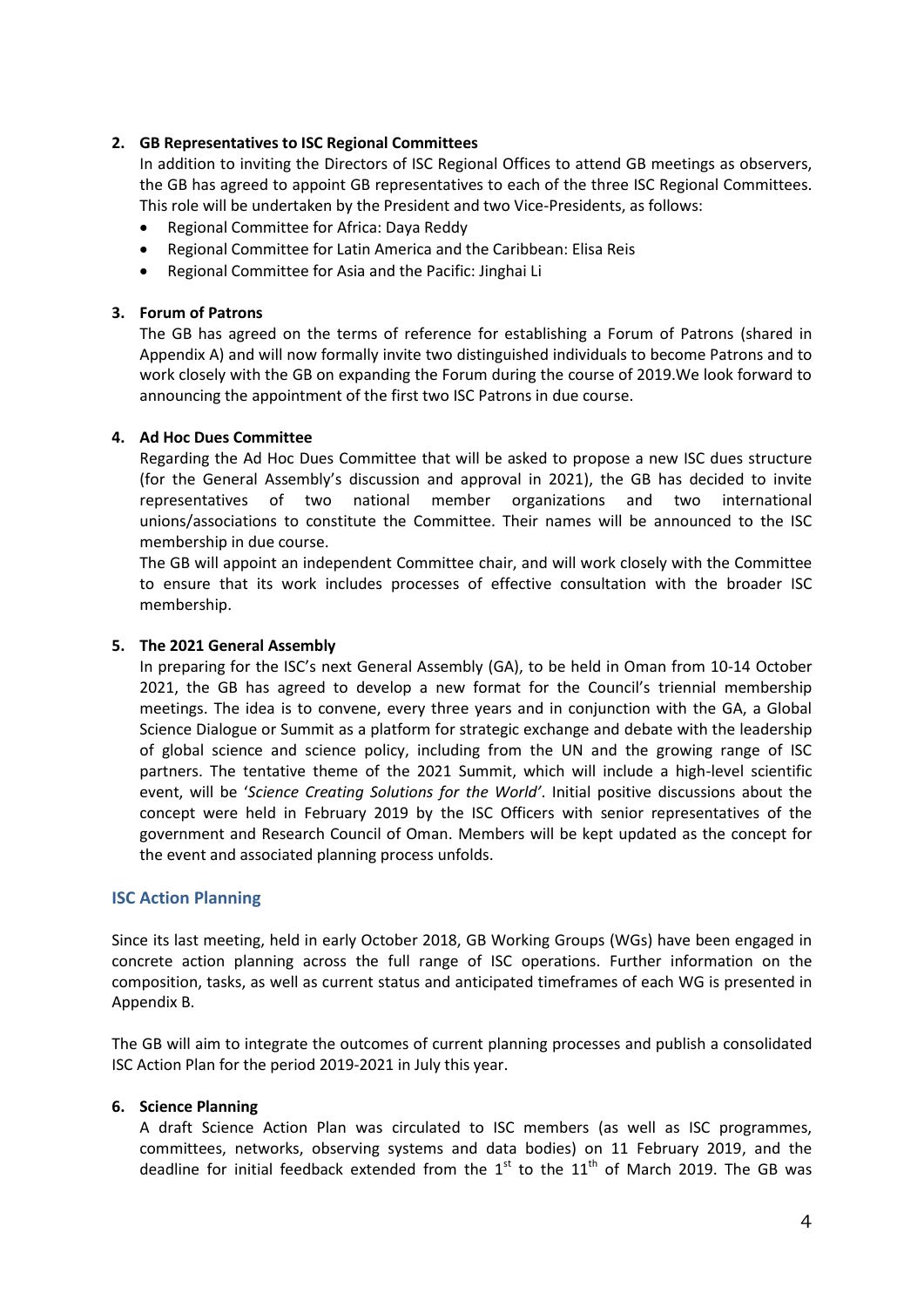gratified by the number and the quality of responses received during this admittedly short period of time. Appendix C provides a breakdown of respondents, as well as a summary of the frequently emphasised general comments received.

Based on its discussion of the perceptive comments received, including the more detailed and very helpful reactions to each of the proposed projects included in the Plan, the GB has agreed on the following process towards refining the Plan:

- To revise the text and clarify priorities on the basis of general comments received;
- To further develop each priority project on the basis of detailed responses to each and with the aim of
	- o clarifying their focus and anticipated impact, including target audiences; and
	- o elaborating, per proposal, implementation plans that will specify (potential) delivery partners and address issues of resource needs, possible sources of support, as well as anticipated project duration

Once finalized, the GB will re-engage with members on the basis of revised proposals and with the specific intention of determining their interest in supporting specific projects, with support options including the possibility of becoming project partners and/or (co-)leads.

The work outlined above will be undertaken by the GB's Science Planning WG, led by the chair and vice chair of the future Science Planning Committee (see Appendix B).

# **7. Outreach and Engagement Planning**

As part of early actions to advance the ISC's profiling and outreach ambitions, the GB has appointed Dr Flavia Schlegel as Special Envoy for Science in Global Policy for the ISC. The appointment is for one year, starting 1 April 2019. A key role for Dr Schlegel will be to build the ISC identity and presence within the UN family, including amongst member state delegations at the highest levels.

During its meeting the GB discussed additional outreach and engagement action and tasked the relevant WG, now under the leadership of the chair and vice chair of the future Outreach and Engagement Committee (see Appendix B), to continue working on its further development. The plan addresses a number of key issues that include:

- How the ISC can better engage and secure the confidence of ISC members;
- The development of active, supportive and synergistic partnerships with other key international scientific organizations (such as the InterAcademy Partnership); and
- Commencing a dialogue with ISC members on a future membership structure and value proposition for the ISC.

The Communications team also presented the GB with a new ISC general brochure and gave an update on the website, which will receive some tweaks in the coming months to provide a better interface for members.

# **8. Freedom and Responsibility in Science**

In addition to the science and outreach and engagement action plans, the GB considered a discussion document on the objectives and activities of the ISC in relation to its work in the area of scientific freedom and responsibility. The document, which was prepared by a GB-appointed WG, provides, inter alia, guidance on a plan for implementing a strategy in relation to freedom and responsibility; proposes actions aimed at ensuring the proper integration of this work with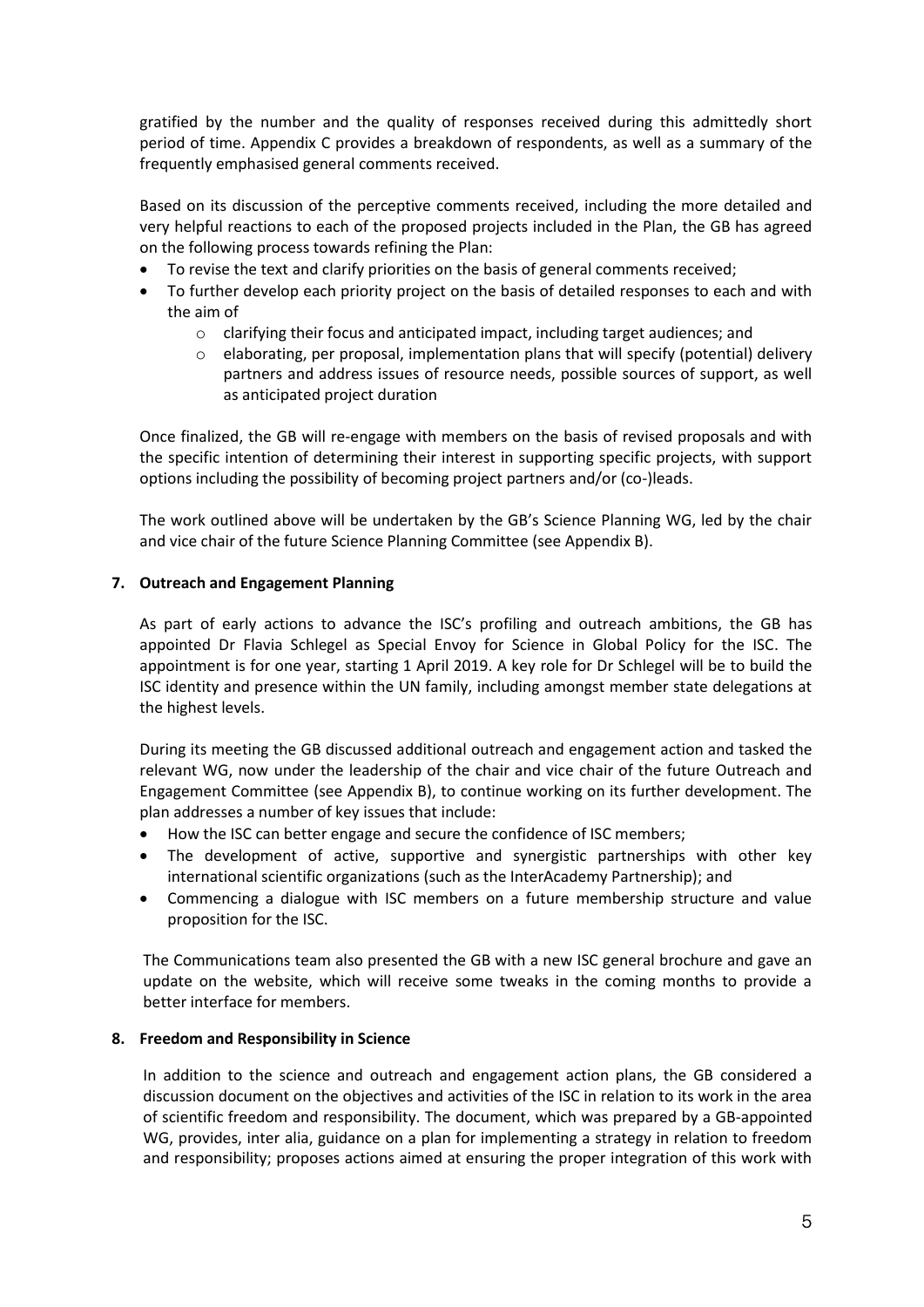the Science, as well as Outreach and Engagement Action Plans; and sets out possible mechanisms for closer member engagement in this area of work of the ISC.

Under the leadership of the chair and vice chair of the Council's Committee for Freedom and Responsibility (see Appendix B), the WG will continue to support current action planning processes, and work towards completing a plan for ISC's engagement around Freedom and Responsibility in Science, as well as more detailed Terms of Reference and operational priorities for the CFRS.

# **Next Meetings of the Board**

The GB will meet again in Paris on 18-19 June 2019, and has gratefully accepted an invitation from the China Association for Science and Technology (CAST) to host its meeting on 14-15 October 2019 in Beijing.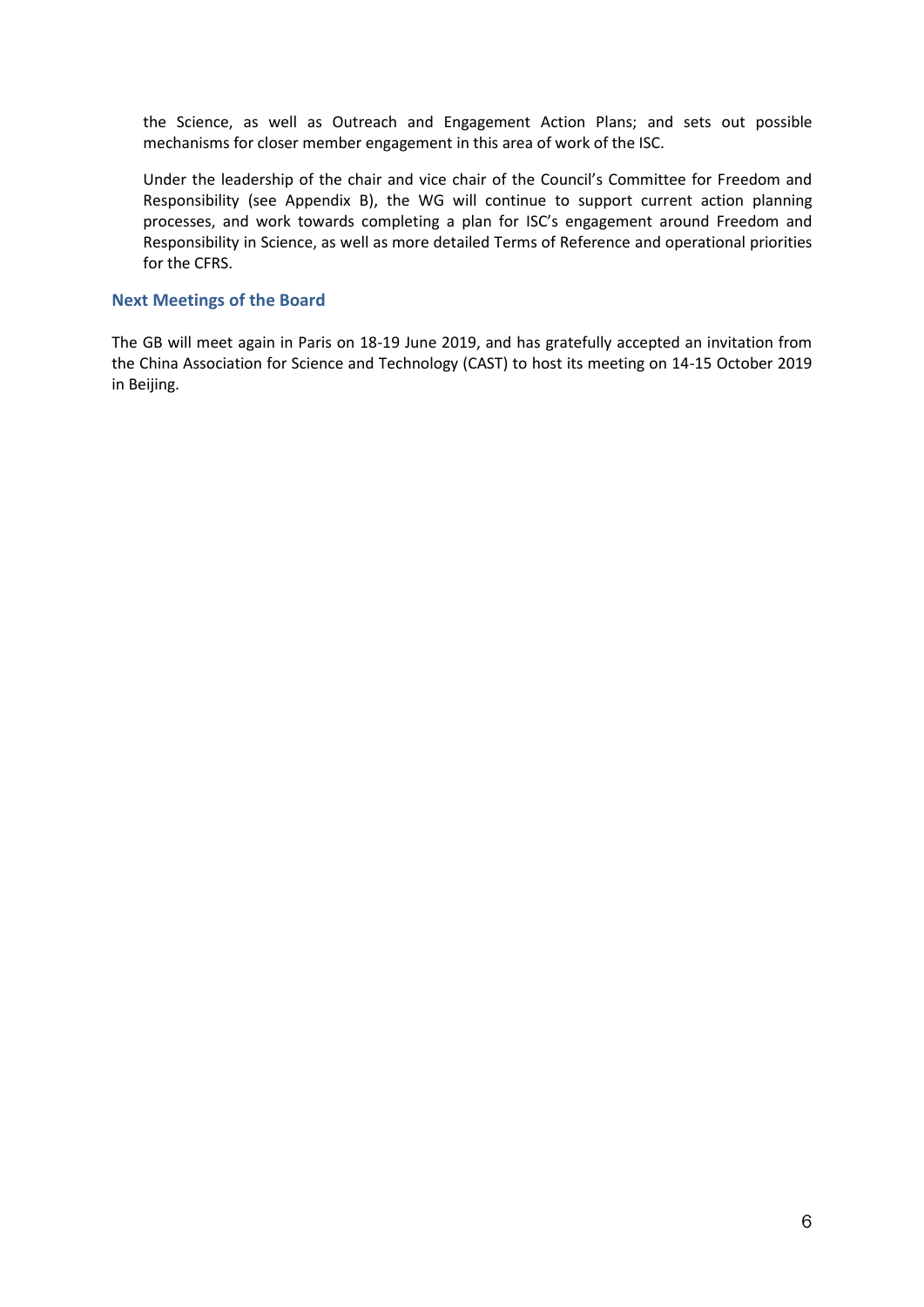# **Appendix A: Terms of Reference for the ISC Forum of Patrons**

The Forum of Patrons convenes a diverse group of individuals of the highest order from within and beyond the scientific world who will add prestige, lend credibility and raise the visibility of the ISC by being positively and publicly supportive of the Council's vision and mission. The Forum may include Nobel laureates, former heads of state or senior politicians, global celebrities, global citizens with policy interests and expertise, and major philanthropists.

Patrons should serve as champions of the ISC. They would do this in a variety of ways that are suited to their diverse and complementary backgrounds, areas of expertise and interests.

Their functions would include:

- Giving wise counsel and advice to the Board on priority concerns, emerging issues and appropriate interventions from the perspective of their sectors and spheres of influence
- Creating awareness of and engagement in the ISC amongst key opinion leaders from the worlds on science, policy, private sector and civil society
- Communicating key ISC messages (e.g. in public speaking events and by promoting the ISC in the media)
- Opening doors in key places (e.g. by facilitating contacts for the Board and CEO)
- Convincing major donors, philanthropists and foundations to assist the ISC (e.g. by establishing contacts or hosting high-level donor events)

The Patrons must be seen to have:

- Name recognition
- A sympathy for, and understanding of science
- Broad acceptability politically and to the science community
- The ability to open doors to key policy communities, key opinion leaders, as well as major foundations and individual donors
- The capacity to assist in shaping and promoting the macro-profile of the ISC
- The time and commitment to put in the effort rather than simply being 'names on a piece of paper'

Meetings of the Forum of Patrons will be convened and chaired by the ISC President. Ideally, the Forum would meet with the ISC Board once a year and hold regular teleconferences. Their meetings should provide an opportunity to update Patrons on the ISC's strategic work and discuss developing needs and opportunities for Patrons' support. In addition, Patrons would be expected to attend ISC General Assemblies and, specifically, to participate in the high-level public events organized in that context.

Patrons will be appointed by the Board and serve an initial term of up to three years, with the possibility of extension.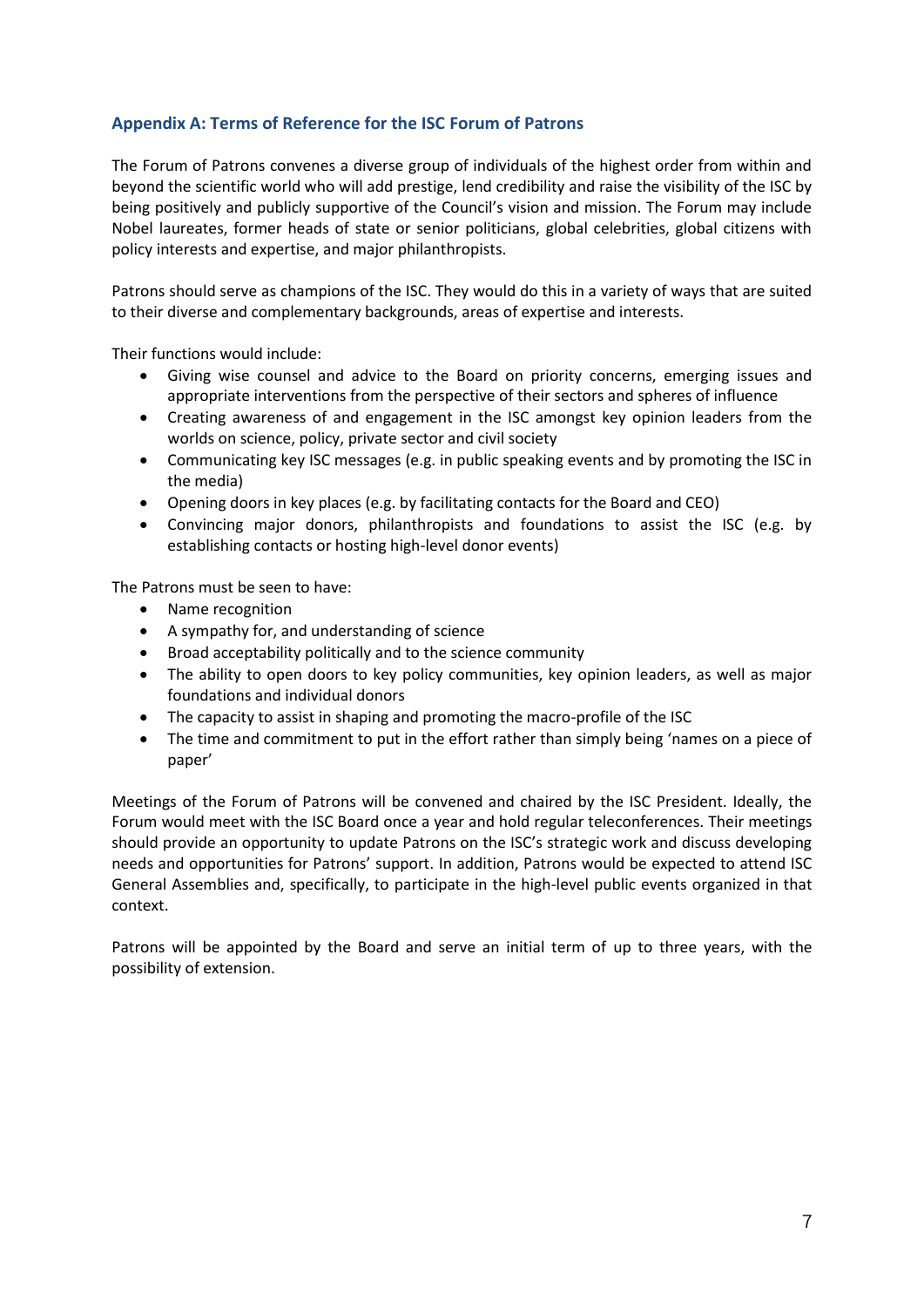# **Appendix B: Governing Board Working Groups for the period November 2018 to June 2019**

# **Challenge Domains WG**

| Members: | Geoffrey Boulton, Melody Burkins, Peter Gluckman                          |
|----------|---------------------------------------------------------------------------|
| Task:    | Define the four ISC challenge domains as input to the Science Action Plan |
| Status:  | Work completed in December 2018                                           |

#### **Existing Activities WG**

| Members: | Anna Davies; Alik Ismail-Zadeh; Renée van Kessel; Martin Visbeck             |
|----------|------------------------------------------------------------------------------|
| Task:    | Review existing ISC activities and recommend actions related to their future |
|          | implementation as input to the Science Action Plan                           |
| Status:  | Work completed in January 2019                                               |

### **Science Planning WG**

- Members: Geoffrey Boulton; Pearl Dykstra; Ruth Fincher; Jinghai Li (Lead); Elisa Reis; Martin Visbeck
- Task: Prepare a draft Science Action Plan for the period 2019-2021
- Status: WG members to continue supporting the planning process (see point 6 above), now under the leadership of Peter Gluckman and Geoffrey Boulton, respectively chair and vice-chair of the ISC Science Planning Committee

#### **Freedom and Responsibility WG**

Members: Daya Reddy; Roger Ridley (CFRS Executive Secretary) and two members of the former CFRS, Merry Bullock and Leiv Sydnes

- Task: To develop a plan for Freedom and Responsibility in Science, to be integrated with the Science Action and Outreach and Engagement Plans, and to advise on future CFRS terms of reference and operational priorities.
- Status: WG members to continue supporting the planning process, now under the leadership of Daya Reddy and Saths Cooper, respectively chair and vice-chair of the Committee for Freedom and Responsibility in Science. The work is scheduled to be completed by June 2019.

#### **Outreach and Engagement WG**

Members: Saths Cooper; Anna Davies (Lead); Sirimali Fernando; Peter Gluckman; Alik Ismail-Zadeh; Natalia Tarasova

- Task: Prepare a draft Outreach and Engagement Action plan, covering issues related to membership structure and engagement, partnership development and communications
- Status: WG members to continue supporting the planning process (see point 7 above), now under the leadership of Martin Visbeck and Melody Burkins, respectively chair and vice-chair of the ISC Outreach and Engagement Committee

#### **Regional Strategy WG**

Members: Saths Cooper; Sirimali Fernando; James C. Liao

- Task: To oversee and guide preparatory work towards a regional strategy (by members of the ISC Secretariat, including Regional Office Directors) and develop a draft ISC regional Strategy
- Status: Work to be completed in June 2019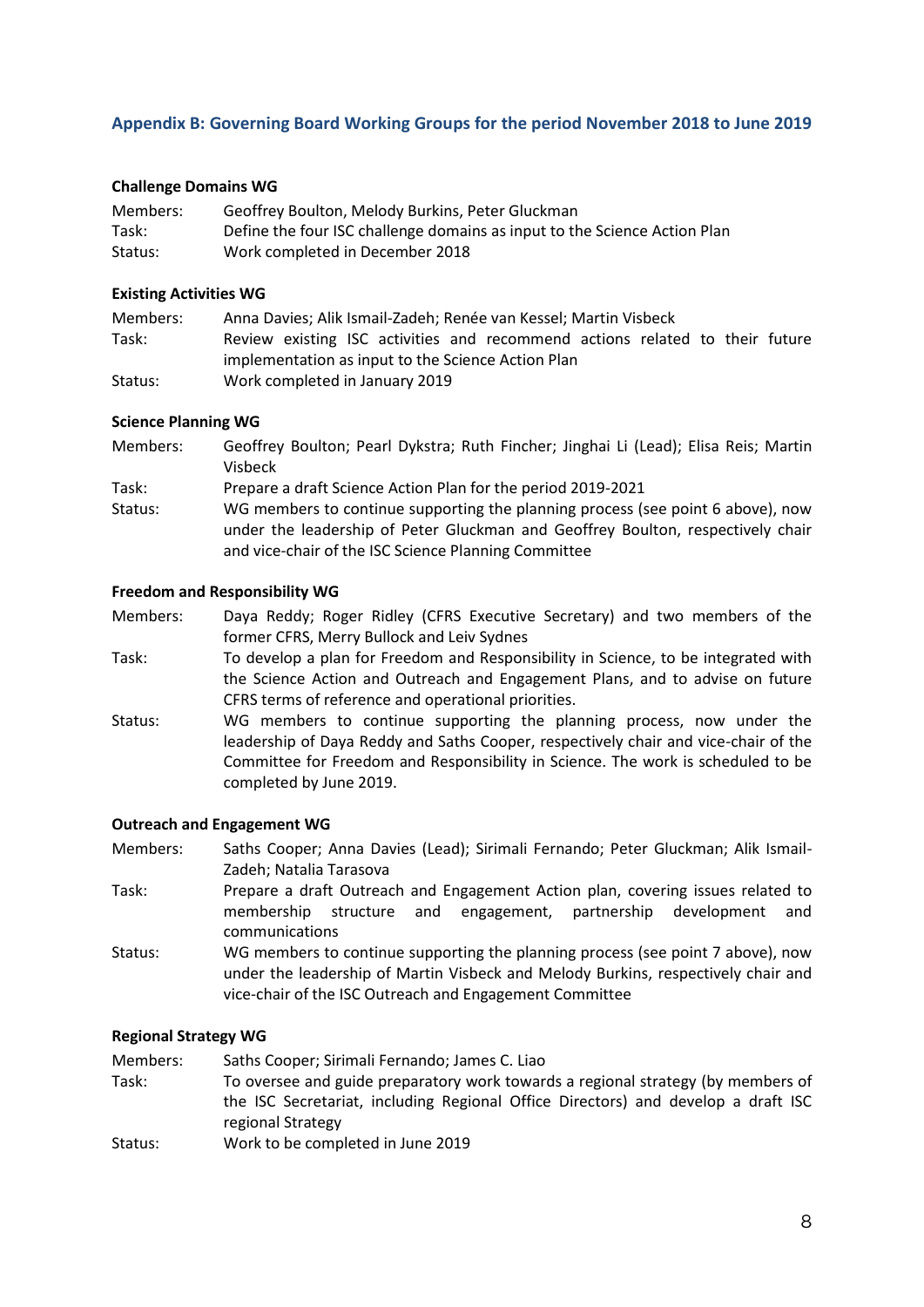# **Finance and Fundraising WG**

- Members: Melody Burkins; Peter Gluckman (Co-Lead: Fundraising); James Liao; Renée van Kessel (Co-Lead: Finance)
- Task: Develop ideas on fundraising (also as input to the Science Action Plan) and prepare proposals related to ISC policies on travel, internal risk and audit, and dues for new members joining the ISC in the period 2019-2021.
- Status: Work to be completed in June 2019